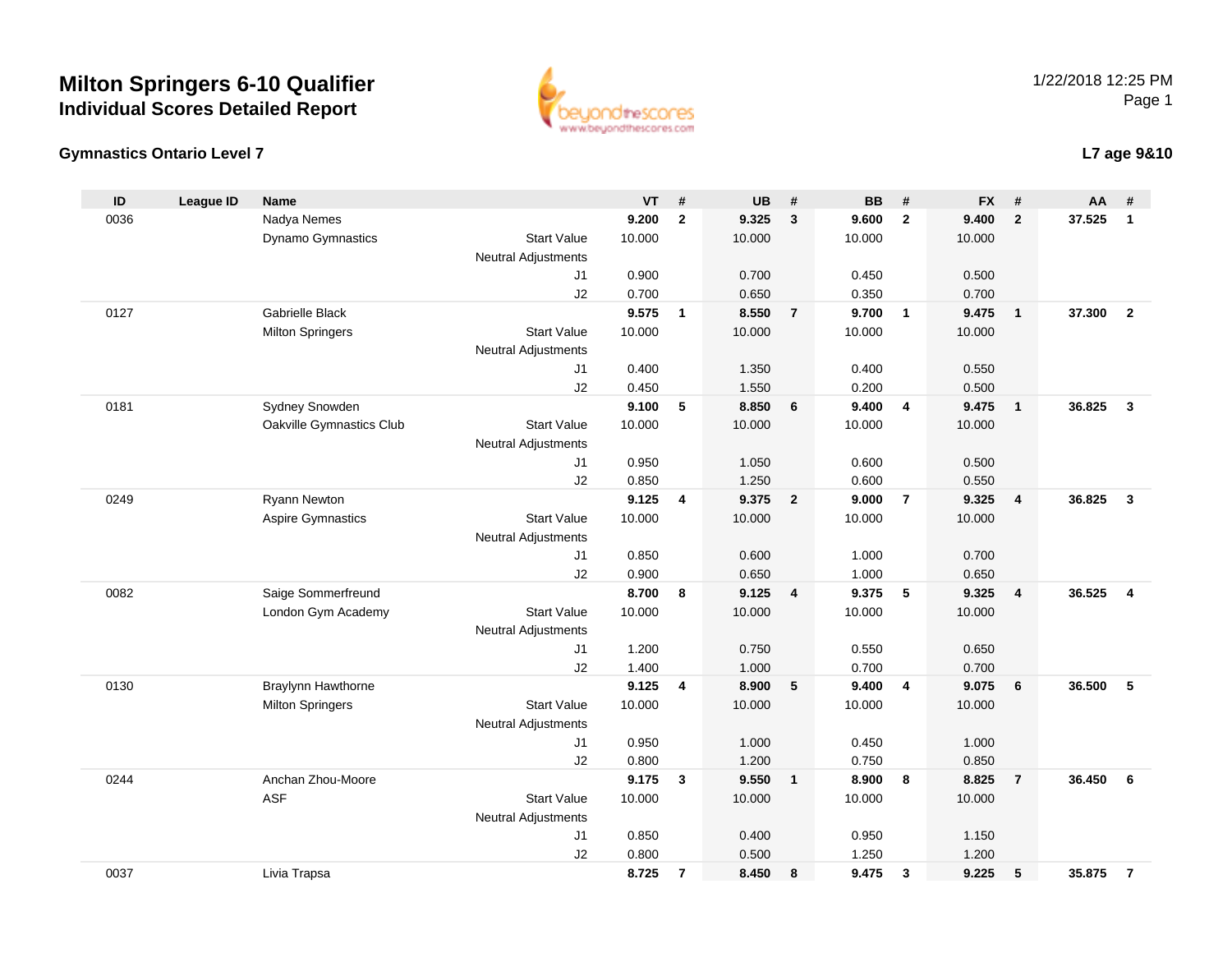

|                  | <b>Dynamo Gymnastics</b> | <b>Start Value</b><br><b>Neutral Adjustments</b> | 10.000  | 10.000   | 10.000    |     | 10.000  |   |        |     |
|------------------|--------------------------|--------------------------------------------------|---------|----------|-----------|-----|---------|---|--------|-----|
|                  |                          | J1                                               | 1.250   | 1.500    | 0.600     |     | 0.750   |   |        |     |
|                  |                          | J2                                               | 1.300   | 1.600    | 0.450     |     | 0.800   |   |        |     |
| 0288             | Olivia Bogle             |                                                  | 9.000 6 | 8.325 9  | $9.175$ 6 |     | 9.225   | 5 | 35.725 | - 8 |
|                  | <b>Dynamo Gymnastics</b> | <b>Start Value</b>                               | 10.000  | 10.000   | 10.000    |     | 10.000  |   |        |     |
|                  |                          | <b>Neutral Adjustments</b>                       |         |          |           |     |         |   |        |     |
|                  |                          | J1                                               | 1.100   | 1.700    | 0.850     |     | 0.850   |   |        |     |
|                  |                          | J2                                               | 0.900   | 1.650    | 0.800     |     | 0.700   |   |        |     |
| 0121<br>P6214228 | <b>Isolde Barton</b>     |                                                  | 8.675 9 | 6.725 10 | 8.775     | - 9 | 9.350 3 |   | 33.525 | - 9 |
|                  | Manjak's Gymnastics      | <b>Start Value</b>                               | 10.000  | 8.200    | 10.000    |     | 10.000  |   |        |     |
|                  |                          | <b>Neutral Adjustments</b>                       |         |          |           |     |         |   |        |     |
|                  |                          | J1                                               | 1.400   | 1.500    | 1.300     |     | 0.600   |   |        |     |
|                  |                          | J2                                               | 1.250   | 1.450    | 1.150     |     | 0.700   |   |        |     |

#### **Gymnastics Ontario Level 7**

**ID League ID Name VT # UB # BB # FX # AA #** 0105 Gabriella Vokner **9.475 <sup>1</sup> 9.400 <sup>1</sup> 8.900 <sup>2</sup> 9.800 <sup>1</sup> 37.575 <sup>1</sup>** Manjak's Gymnastics Start Valuee 10.000 10.000 10.000 10.000 Neutral Adjustments J1 0.550 0.550 1.250 0.150 J2 0.500 0.650 0.950 0.250 0138 Taijah Titus **9.200 <sup>3</sup> 9.225 <sup>2</sup> 8.775 <sup>4</sup> 9.650 <sup>2</sup> 36.850 <sup>2</sup>** Milton Springers Start Valuee 10.000 10.000 10.000 10.000 Neutral Adjustments J1 0.700 0.700 1.250 0.400 J2 0.900 0.850 1.200 0.300 0103 Kaitlyn Tofflemire **9.175 <sup>4</sup> 9.150 <sup>3</sup> 9.150 <sup>1</sup> 9.275 <sup>4</sup> 36.750 <sup>3</sup>** Manjak's Gymnastics Start Valuee 10.000 10.000 10.000 10.000 Neutral Adjustments J1 0.900 0.900 1.000 0.800 J2 0.750 0.800 0.700 0.650 0289 Anastasia Callon **8.725 <sup>5</sup> 9.000 <sup>4</sup> 8.850 <sup>3</sup> 9.000 <sup>5</sup> 35.575 <sup>4</sup>** Milton Springers Start Valuee 10.000 10.000 10.000 10.000 Neutral Adjustments J1 1.200 1.100 1.200 1.050 J2 1.350 0.900 1.100 0.950 0210Abigail Gough **9.300 <sup>2</sup> 8.025 <sup>5</sup> 8.450 <sup>5</sup> 9.550 <sup>3</sup> 35.325 <sup>5</sup>**

**L7 Age 11**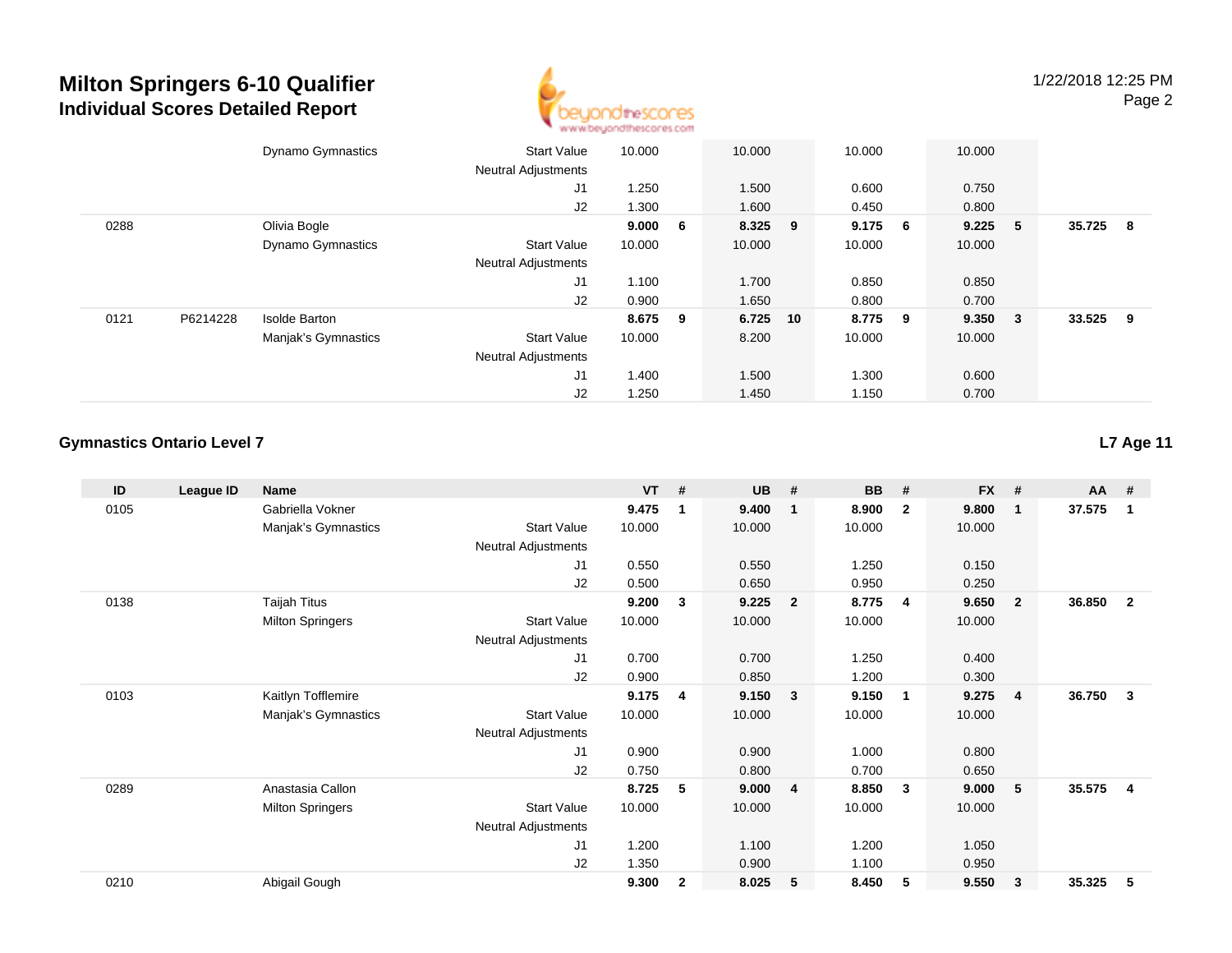

#### 1/22/2018 12:25 PMPage 3

| Winstars Gymnastics | <b>Start Value</b>         | 10.000 | 10.000 | 9.400 | 10.000 |
|---------------------|----------------------------|--------|--------|-------|--------|
|                     | <b>Neutral Adjustments</b> |        |        |       |        |
|                     | ັ                          | 0.800  | 1.950  | 1.100 | 0.400  |
|                     | J2                         | 0.600  | 2.000  | 0.800 | 0.500  |

#### **Gymnastics Ontario Level 7**

**L7 Age 13**

| ID   | League ID | <b>Name</b>                |                            | <b>VT</b> | #              | <b>UB</b> | #              | <b>BB</b> | #                       | <b>FX</b> | #                       | AA     | #              |
|------|-----------|----------------------------|----------------------------|-----------|----------------|-----------|----------------|-----------|-------------------------|-----------|-------------------------|--------|----------------|
| 0104 |           | Taylor-Anne Towle          |                            | 9.000     | 6              | 9.200     | 3              | 9.500     | $\overline{2}$          | 9.400     | $\mathbf{1}$            | 37.100 | $\mathbf{1}$   |
|      |           | Manjak's Gymnastics        | <b>Start Value</b>         | 10.000    |                | 10.000    |                | 10.000    |                         | 10.000    |                         |        |                |
|      |           |                            | Neutral Adjustments        |           |                |           |                |           |                         |           |                         |        |                |
|      |           |                            | J1                         | 1.150     |                | 0.750     |                | 0.450     |                         | 0.550     |                         |        |                |
|      |           |                            | J2                         | 0.850     |                | 0.850     |                | 0.550     |                         | 0.650     |                         |        |                |
| 0205 |           | <b>Hailey Pollinger</b>    |                            | 9.600     | $\mathbf{1}$   | 8.600     | 8              | 9.625     | $\overline{1}$          | 9.200     | $\mathbf{3}$            | 37.025 | $\overline{2}$ |
|      |           | <b>Winstars Gymnastics</b> | <b>Start Value</b>         | 10.000    |                | 10.000    |                | 10.000    |                         | 10.000    |                         |        |                |
|      |           |                            | <b>Neutral Adjustments</b> |           |                |           |                |           |                         |           |                         |        |                |
|      |           |                            | J1                         | 0.400     |                | 1.350     |                | 0.400     |                         | 0.850     |                         |        |                |
|      |           |                            | J2                         | 0.400     |                | 1.450     |                | 0.350     |                         | 0.750     |                         |        |                |
| 0032 |           | Piper LeBlanc              |                            | 8.725     | 8              | 9.075 4   |                | 9.450     | $\overline{\mathbf{3}}$ | 9.200     | $\overline{\mathbf{3}}$ | 36.450 | $\mathbf{3}$   |
|      |           | Dynamo Gymnastics          | <b>Start Value</b>         | 10.000    |                | 10.000    |                | 10.000    |                         | 10.000    |                         |        |                |
|      |           |                            | <b>Neutral Adjustments</b> |           |                |           |                |           |                         |           |                         |        |                |
|      |           |                            | J1                         | 1.350     |                | 1.000     |                | 0.600     |                         | 0.750     |                         |        |                |
|      |           |                            | J2                         | 1.200     |                | 0.850     |                | 0.500     |                         | 0.850     |                         |        |                |
| 0190 |           | Maya Joaquin               |                            | 9.300     | $\overline{2}$ | 8.825     | $\overline{7}$ | 9.000     | 5                       | 9.275     | $\overline{\mathbf{2}}$ | 36.400 | $\overline{4}$ |
|      |           | Scarborough Gym Elites     | <b>Start Value</b>         | 10.000    |                | 10.000    |                | 10.000    |                         | 10.000    |                         |        |                |
|      |           |                            | <b>Neutral Adjustments</b> |           |                |           |                |           |                         |           |                         |        |                |
|      |           |                            | J1                         | 0.650     |                | 1.200     |                | 1.100     |                         | 0.650     |                         |        |                |
|      |           |                            | J2                         | 0.750     |                | 1.150     |                | 0.900     |                         | 0.800     |                         |        |                |
| 0208 |           | Naomi Iler                 |                            | 9.175     | 3              | 9.300     | $\mathbf{1}$   | 8.275     | 9                       | 9.400     | $\overline{1}$          | 36.150 | 5              |
|      |           | <b>Winstars Gymnastics</b> | <b>Start Value</b>         | 10.000    |                | 10.000    |                | 9.500     |                         | 10.000    |                         |        |                |
|      |           |                            | Neutral Adjustments        |           |                |           |                |           |                         |           |                         |        |                |
|      |           |                            | J1                         | 0.800     |                | 0.700     |                | 1.250     |                         | 0.550     |                         |        |                |
|      |           |                            | J2                         | 0.850     |                | 0.700     |                | 1.200     |                         | 0.650     |                         |        |                |
| 0045 |           | Melissa Gagnon-Wease       |                            | 9.050     | 5              | 8.850     | 6              | 8.950     | 6                       | 9.025     | 6                       | 35.875 | 6              |
|      |           | Forest City Gym Club       | <b>Start Value</b>         | 10.000    |                | 10.000    |                | 10.000    |                         | 10.000    |                         |        |                |
|      |           |                            | Neutral Adjustments        |           |                |           |                |           |                         |           |                         |        |                |
|      |           |                            | J1                         | 0.950     |                | 1.050     |                | 1.000     |                         | 0.900     |                         |        |                |
|      |           |                            | J2                         | 0.950     |                | 1.250     |                | 1.100     |                         | 1.050     |                         |        |                |
| 0047 |           | Eleni Neal                 |                            | 9.050     | 5              | 9.225     | $\overline{2}$ | 8.375     | $\overline{7}$          | 9.075     | 5                       | 35.725 | $\overline{7}$ |
|      |           |                            |                            |           |                |           |                |           |                         |           |                         |        |                |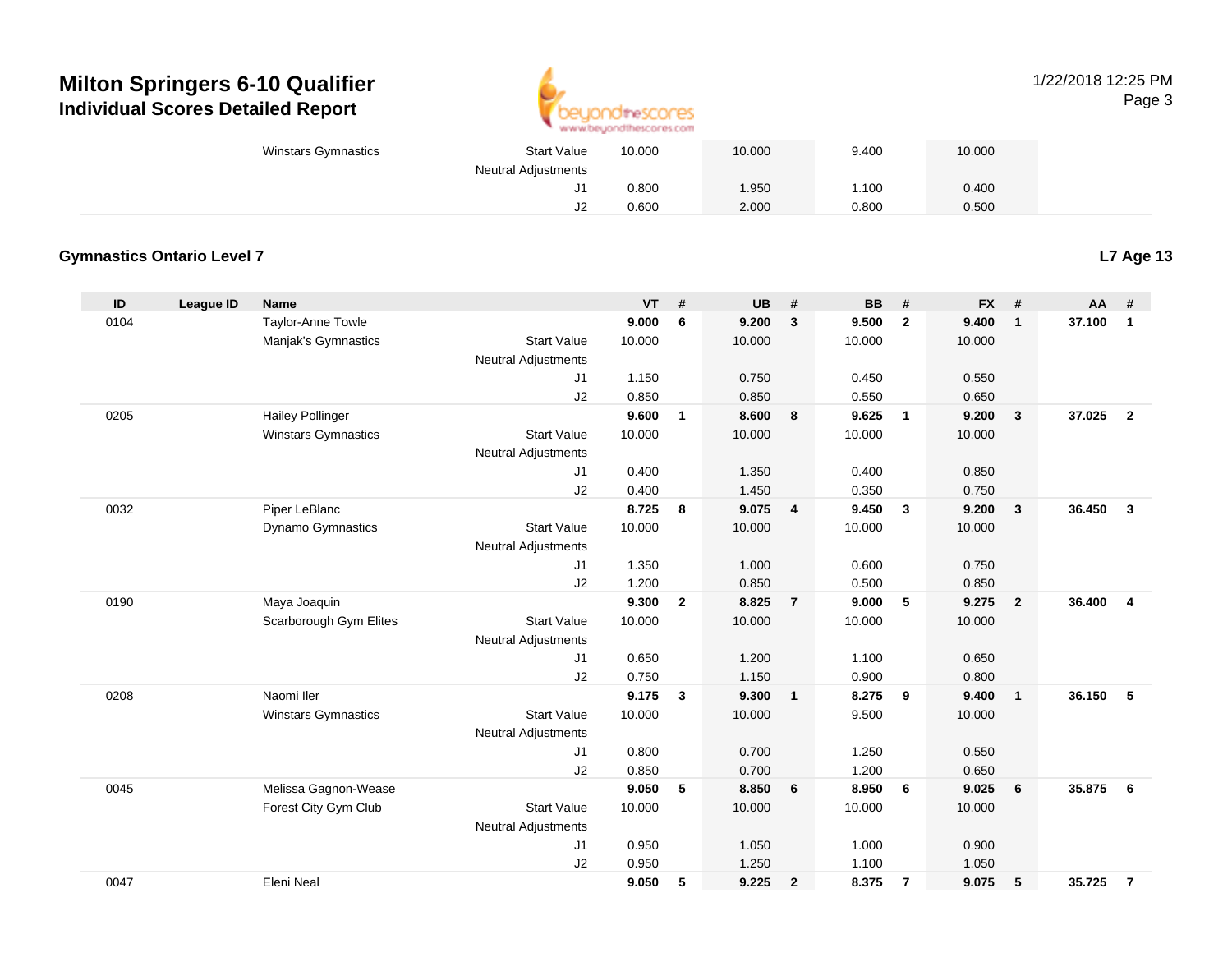

|      | Forest City Gym Club     | <b>Start Value</b><br>Neutral Adjustments        | 10.000 |                | 10.000  |    | 9.500  |     | 10.000 |                |           |   |
|------|--------------------------|--------------------------------------------------|--------|----------------|---------|----|--------|-----|--------|----------------|-----------|---|
|      |                          | J1                                               | 1.100  |                | 0.700   |    | 1.100  |     | 0.850  |                |           |   |
|      |                          | J2                                               | 0.800  |                | 0.850   |    | 1.150  |     | 1.000  |                |           |   |
| 0290 | Lexi Clark               |                                                  | 8.950  | $\overline{7}$ | 8.975   | 5  | 8.300  | 8   | 9.125  | $\overline{4}$ | 35.350    | 8 |
|      | <b>Aspire Gymnastics</b> | <b>Start Value</b><br><b>Neutral Adjustments</b> | 10.000 |                | 10.000  |    | 9.500  |     | 10.000 |                |           |   |
|      |                          | J1                                               | 1.000  |                | 1.000   |    | 1.200  |     | 0.900  |                |           |   |
|      |                          | J2                                               | 1.100  |                | 1.050   |    | 1.200  |     | 0.850  |                |           |   |
| 0114 | Alina Prijono            |                                                  | 9.100  | 4              | 7.850 9 |    | 9.125  | - 4 | 9.075  | $-5$           | 35.150 9  |   |
|      | Manjak's Gymnastics      | <b>Start Value</b>                               | 10.000 |                | 9.500   |    | 10.000 |     | 10.000 |                |           |   |
|      |                          | <b>Neutral Adjustments</b>                       |        |                |         |    |        |     |        |                |           |   |
|      |                          | J1                                               | 0.900  |                | 1.500   |    | 0.750  |     | 0.850  |                |           |   |
|      |                          | J2                                               | 0.900  |                | 1.800   |    | 1.000  |     | 1.000  |                |           |   |
| 0111 | Jolie Ferrer             |                                                  | 8.275  | 9              | 6.975   | 10 | 8.050  | 10  | 8.400  | $\overline{7}$ | 31.700 10 |   |
|      | Manjak's Gymnastics      | <b>Start Value</b>                               | 10.000 |                | 9.000   |    | 9.200  |     | 9.500  |                |           |   |
|      |                          | <b>Neutral Adjustments</b>                       |        |                |         |    |        |     |        |                |           |   |
|      |                          | J1                                               | 1.800  |                | 2.000   |    | 1.000  |     | 1.100  |                |           |   |
|      |                          | J2                                               | 1.650  |                | 2.050   |    | 1.300  |     | 1.100  |                |           |   |

#### **Gymnastics Ontario Level 7**

| ID   | League ID | Name                                |                            | $VT$ # |                | <b>UB</b> | #                       | <b>BB</b> | #                       | <b>FX</b> | #              | $AA$ #   |                |
|------|-----------|-------------------------------------|----------------------------|--------|----------------|-----------|-------------------------|-----------|-------------------------|-----------|----------------|----------|----------------|
| 0207 |           | Jaida Ball                          |                            | 9.300  | $\overline{4}$ | 9.375     | $\overline{\mathbf{1}}$ | 8.925     | -3                      | 9.375     | $\overline{2}$ | 36.975   |                |
|      |           | <b>Winstars Gymnastics</b>          | <b>Start Value</b>         | 10.000 |                | 10.000    |                         | 9.500     |                         | 10.000    |                |          |                |
|      |           |                                     | <b>Neutral Adjustments</b> |        |                |           |                         |           |                         |           |                |          |                |
|      |           |                                     | J1                         | 0.750  |                | 0.700     |                         | 0.600     |                         | 0.700     |                |          |                |
|      |           |                                     | J <sub>2</sub>             | 0.650  |                | 0.550     |                         | 0.550     |                         | 0.550     |                |          |                |
| 0142 |           | Mia Levstik                         |                            | 9.375  | $\mathbf{3}$   | 8.325     | $\overline{7}$          | 9.550     | $\overline{\mathbf{1}}$ | 9.375     | $\overline{2}$ | 36.625   | $\overline{2}$ |
|      |           | <b>Milton Springers</b>             | <b>Start Value</b>         | 10.000 |                | 9.400     |                         | 10.000    |                         | 10.000    |                |          |                |
|      |           |                                     | <b>Neutral Adjustments</b> |        |                |           |                         |           |                         |           |                |          |                |
|      |           |                                     | J1                         | 0.650  |                | 1.100     |                         | 0.500     |                         | 0.550     |                |          |                |
|      |           |                                     | J2                         | 0.600  |                | 1.050     |                         | 0.400     |                         | 0.700     |                |          |                |
| 0230 |           | Lucero Paltin                       |                            | 9.300  | 4              | 8.800     | $\overline{\mathbf{3}}$ | 8.850     | -5                      | 9.525     | -1             | 36.475 3 |                |
|      |           | Woodbridge Academy of<br>Gymnastics | <b>Start Value</b>         | 10.000 |                | 10.000    |                         | 10.000    |                         | 10.000    |                |          |                |
|      |           |                                     | <b>Neutral Adjustments</b> |        |                |           |                         |           |                         |           |                |          |                |
|      |           |                                     | J1                         | 0.800  |                | 1.150     |                         | 1.200     |                         | 0.500     |                |          |                |
|      |           |                                     | J2                         | 0.600  |                | 1.250     |                         | 1.100     |                         | 0.450     |                |          |                |

**L7 Age 15+**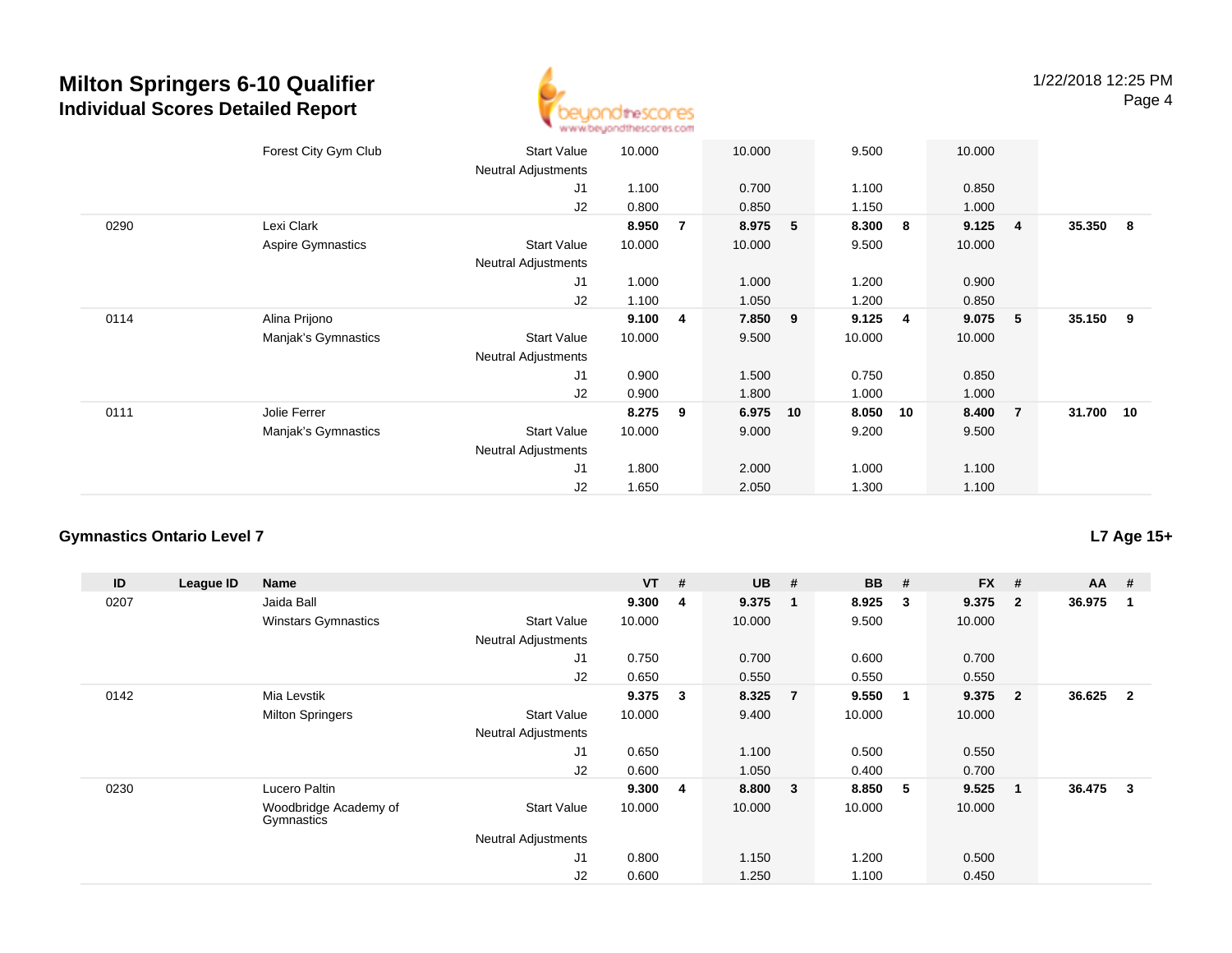

| 0206 | Portia Rain Schatz                  |                            | 9.400  | $\overline{\mathbf{2}}$ | 9.300  | $\overline{\mathbf{2}}$ | 8.775  | - 6            | 8.900  | -7                      | 36.375 4 |                |
|------|-------------------------------------|----------------------------|--------|-------------------------|--------|-------------------------|--------|----------------|--------|-------------------------|----------|----------------|
|      | <b>Winstars Gymnastics</b>          | <b>Start Value</b>         | 10.000 |                         | 10.000 |                         | 10.000 |                | 10.000 |                         |          |                |
|      |                                     | <b>Neutral Adjustments</b> |        |                         |        |                         |        |                |        |                         |          |                |
|      |                                     | J1                         | 0.650  |                         | 0.800  |                         | 1.300  |                | 1.000  |                         |          |                |
|      |                                     | J2                         | 0.550  |                         | 0.600  |                         | 1.150  |                | 1.200  |                         |          |                |
| 0057 | Libby Walker                        |                            | 8.725  | 8                       | 9.300  | $\overline{2}$          | 8.775  | 6              | 9.350  | $\overline{\mathbf{3}}$ | 36.150   | 5              |
|      | <b>Glendon Gymnastics</b>           | <b>Start Value</b>         | 10.000 |                         | 10.000 |                         | 9.500  |                | 10.000 |                         |          |                |
|      |                                     | <b>Neutral Adjustments</b> |        |                         |        |                         |        |                |        |                         |          |                |
|      |                                     | J1                         | 1.350  |                         | 0.700  |                         | 0.700  |                | 0.600  |                         |          |                |
|      |                                     | J2                         | 1.200  |                         | 0.700  |                         | 0.750  |                | 0.700  |                         |          |                |
| 0108 | <b>Kristen Driver</b>               |                            | 9.650  | $\mathbf{1}$            | 8.350  | $6\phantom{1}6$         | 9.050  | $\overline{2}$ | 8.925  | 6                       | 35.975   | 6              |
|      | Manjak's Gymnastics                 | <b>Start Value</b>         | 10.000 |                         | 9.500  |                         | 10.000 |                | 10.000 |                         |          |                |
|      |                                     | <b>Neutral Adjustments</b> |        |                         |        |                         |        |                |        |                         |          |                |
|      |                                     | J1                         | 0.300  |                         | 1.200  |                         | 1.000  |                | 1.050  |                         |          |                |
|      |                                     | J2                         | 0.400  |                         | 1.100  |                         | 0.900  |                | 1.100  |                         |          |                |
| 0231 | Julia Tsaknis                       |                            | 9.275  | 5                       | 8.750  | $\overline{\mathbf{4}}$ | 8.500  | 8              | 9.300  | $\overline{4}$          | 35.825   | $\overline{7}$ |
|      | Woodbridge Academy of<br>Gymnastics | <b>Start Value</b>         | 10.000 |                         | 9.500  |                         | 9.500  |                | 10.000 |                         |          |                |
|      |                                     | <b>Neutral Adjustments</b> |        |                         |        |                         |        |                |        |                         |          |                |
|      |                                     | J1                         | 0.700  |                         | 0.900  |                         | 0.900  |                | 0.600  |                         |          |                |
|      |                                     | J2                         | 0.750  |                         | 0.600  |                         | 1.100  |                | 0.800  |                         |          |                |
| 0191 | Caitlynn Panourgias                 |                            | 9.175  | $\overline{7}$          | 8.400  | $5\phantom{.0}$         | 8.750  | $\overline{7}$ | 9.200  | 5                       | 35.525   | 8              |
|      | Scarborough Gym Elites              | <b>Start Value</b>         | 10.000 |                         | 10.000 |                         | 9.400  |                | 10.000 |                         |          |                |
|      |                                     | <b>Neutral Adjustments</b> |        |                         |        |                         |        |                |        |                         |          |                |
|      |                                     | J1                         | 0.800  |                         | 1.500  |                         | 0.650  |                | 0.700  |                         |          |                |
|      |                                     | J2                         | 0.850  |                         | 1.700  |                         | 0.650  |                | 0.900  |                         |          |                |
| 0274 | Renee Blais                         |                            | 9.200  | 6                       | 6.900  | 9                       | 8.900  | $\overline{4}$ | 9.375  | $\overline{2}$          | 34.375   | 9              |
|      | <b>Sudbury Laurels</b>              | <b>Start Value</b>         | 10.000 |                         | 8.700  |                         | 10.000 |                | 10.000 |                         |          |                |
|      |                                     | <b>Neutral Adjustments</b> |        |                         |        |                         |        |                |        |                         |          |                |
|      |                                     | J1                         | 0.950  |                         | 1.700  |                         | 1.100  |                | 0.550  |                         |          |                |
|      |                                     | J2                         | 0.650  |                         | 1.900  |                         | 1.100  |                | 0.700  |                         |          |                |
| 0107 | Deanndralee Treleaven               |                            | 8.675  | 9                       | 6.950  | 8                       | 8.175  | 9              | 8.825  | 8                       | 32.625   | 10             |
|      | Manjak's Gymnastics                 | <b>Start Value</b>         | 10.000 |                         | 9.500  |                         | 9.400  |                | 10.000 |                         |          |                |
|      |                                     | <b>Neutral Adjustments</b> |        |                         |        |                         |        |                |        |                         |          |                |
|      |                                     | J1                         | 1.300  |                         | 2.600  |                         | 1.300  |                | 1.200  |                         |          |                |
|      |                                     | J2                         | 1.350  |                         | 2.500  |                         | 1.150  |                | 1.150  |                         |          |                |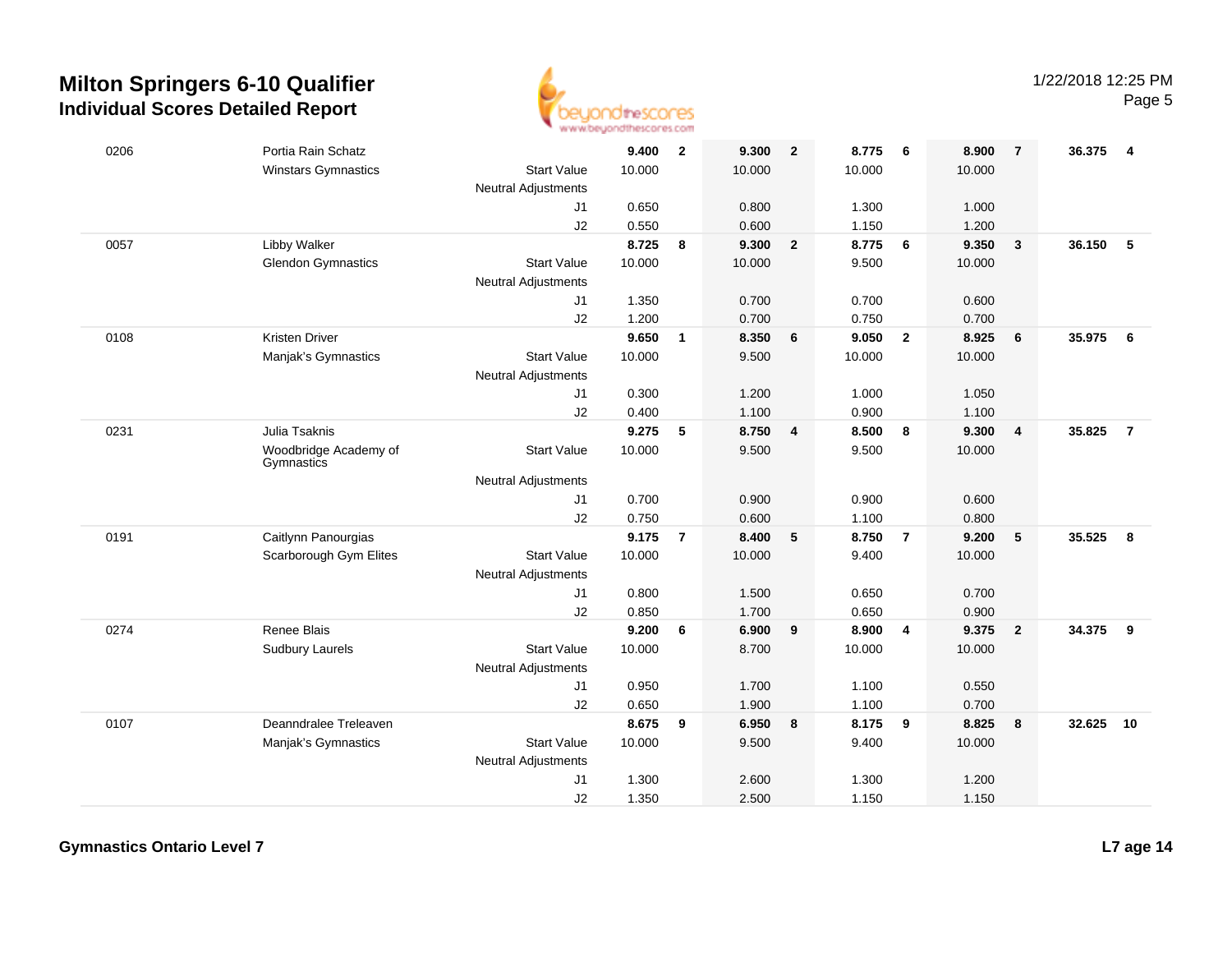

| ID   | <b>League ID</b> | <b>Name</b>                         |                            | <b>VT</b> | #              | <b>UB</b> | #              | <b>BB</b> | #              | <b>FX</b> | #              | $AA$ #   |                         |
|------|------------------|-------------------------------------|----------------------------|-----------|----------------|-----------|----------------|-----------|----------------|-----------|----------------|----------|-------------------------|
| 0076 |                  | Alison Brown                        |                            | 9.100     | 3              | 9.300     | $\mathbf{1}$   | 9.650     | 1              | 9.475     | $\mathbf{1}$   | 37.525   | $\blacksquare$          |
|      |                  | London Gym Academy                  | <b>Start Value</b>         | 10.000    |                | 10.000    |                | 10.000    |                | 10.000    |                |          |                         |
|      |                  |                                     | <b>Neutral Adjustments</b> |           |                |           |                |           |                |           |                |          |                         |
|      |                  |                                     | J1                         | 0.850     |                | 0.800     |                | 0.350     |                | 0.600     |                |          |                         |
|      |                  |                                     | J2                         | 0.950     |                | 0.600     |                | 0.350     |                | 0.450     |                |          |                         |
| 0140 |                  | Daniella Silvestre                  |                            | 9.350     | 1              | 9.225     | $\overline{2}$ | 9.100     | $\mathbf{3}$   | 9.300     | $\mathbf{3}$   | 36.975   | $\overline{\mathbf{2}}$ |
|      |                  | <b>Milton Springers</b>             | <b>Start Value</b>         | 10.000    |                | 10.000    |                | 10.000    |                | 10.000    |                |          |                         |
|      |                  |                                     | <b>Neutral Adjustments</b> |           |                |           |                |           |                |           |                |          |                         |
|      |                  |                                     | J1                         | 0.600     |                | 0.850     |                | 0.950     |                | 0.700     |                |          |                         |
|      |                  |                                     | J2                         | 0.700     |                | 0.700     |                | 0.850     |                | 0.700     |                |          |                         |
| 0229 |                  | Katia Dombrovski                    |                            | 9.250     | $\overline{2}$ | 8.950     | $\mathbf{3}$   | 8.850     | 4              | 9.350     | $\overline{2}$ | 36.400   | $\overline{\mathbf{3}}$ |
|      |                  | Woodbridge Academy of<br>Gymnastics | <b>Start Value</b>         | 10.000    |                | 10.000    |                | 10.000    |                | 10.000    |                |          |                         |
|      |                  |                                     | <b>Neutral Adjustments</b> |           |                |           |                |           |                |           |                |          |                         |
|      |                  |                                     | J1                         | 0.750     |                | 1.050     |                | 1.150     |                | 0.600     |                |          |                         |
|      |                  |                                     | J2                         | 0.750     |                | 1.050     |                | 1.150     |                | 0.700     |                |          |                         |
| 0043 |                  | Jade Doneff                         |                            | 8.875     | 5              | 8.900     | 4              | 8.600     | 5              | 9.250     | 4              | 35.625 4 |                         |
|      |                  | Forest City Gym Club                | <b>Start Value</b>         | 10.000    |                | 10.000    |                | 10.000    |                | 10.000    |                |          |                         |
|      |                  |                                     | <b>Neutral Adjustments</b> |           |                |           |                |           |                |           |                |          |                         |
|      |                  |                                     | J1                         | 1.200     |                | 0.950     |                | 1.400     |                | 0.800     |                |          |                         |
|      |                  |                                     | J2                         | 1.050     |                | 1.250     |                | 1.400     |                | 0.700     |                |          |                         |
| 0194 |                  | Jayden Gowe                         |                            | 9.000     | 4              | 7.875     | 5              | 9.575     | $\overline{2}$ | 9.125     | 5              | 35.575 5 |                         |
|      |                  | Scarborough Gym Elites              | <b>Start Value</b>         | 10.000    |                | 10.000    |                | 10.000    |                | 10.000    |                |          |                         |
|      |                  |                                     | <b>Neutral Adjustments</b> |           |                |           |                |           |                |           |                |          |                         |
|      |                  |                                     | J1                         | 1.050     |                | 2.000     |                | 0.500     |                | 0.800     |                |          |                         |
|      |                  |                                     | J2                         | 0.950     |                | 2.250     |                | 0.350     |                | 0.950     |                |          |                         |

### **Gymnastics Ontario Level 7**

**L7 Age 12**

| ID   | League ID | <b>Name</b>        |                            | $VT$ # |   | <b>UB</b> | - #            | <b>BB</b> | - #          | $FX$ # |     | AA     | -#                      |
|------|-----------|--------------------|----------------------------|--------|---|-----------|----------------|-----------|--------------|--------|-----|--------|-------------------------|
| 0086 |           | Madilyn Ferreira   |                            | 9.200  | 6 | 9.425     | $\overline{2}$ | 9.525     |              | 9.700  |     | 37,850 |                         |
|      |           | London Gym Academy | <b>Start Value</b>         | 10.000 |   | 10.000    |                | 10.000    |              | 10.000 |     |        |                         |
|      |           |                    | <b>Neutral Adjustments</b> |        |   |           |                |           |              |        |     |        |                         |
|      |           |                    | J1                         | 0.750  |   | 0.500     |                | 0.450     |              | 0.250  |     |        |                         |
|      |           |                    | J <sub>2</sub>             | 0.850  |   | 0.650     |                | 0.500     |              | 0.350  |     |        |                         |
| 0080 |           | Stella Sakellis    |                            | 9.350  |   | 9.375     | 3              | 9.375     | $\mathbf{2}$ | 9.375  | - 2 | 37.475 | $\overline{\mathbf{2}}$ |
|      |           | London Gym Academy | <b>Start Value</b>         | 10.000 |   | 10.000    |                | 10.000    |              | 10.000 |     |        |                         |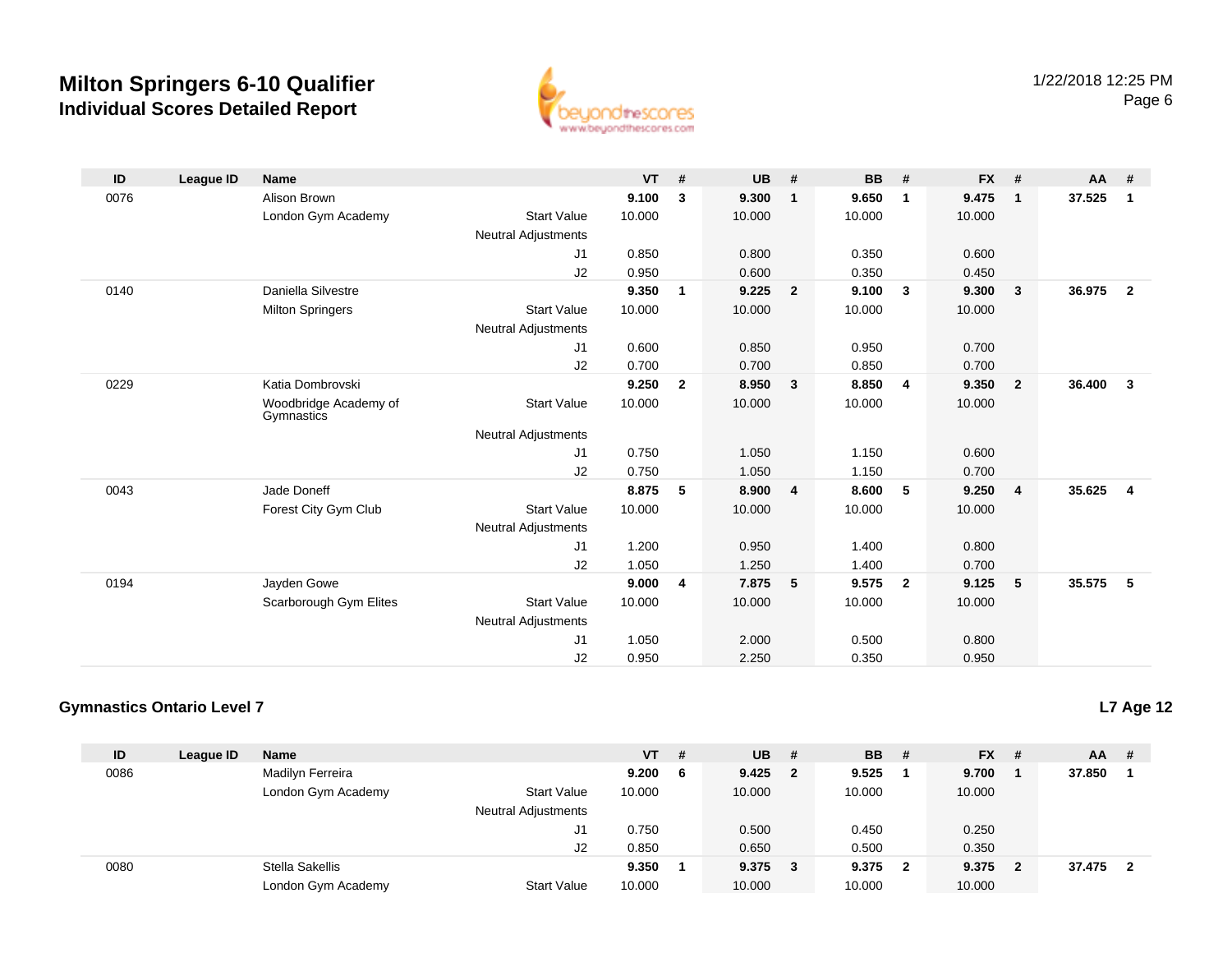

|      |                            | <b>Neutral Adjustments</b> |        |                |        |                         |        |                         |          |                |        |                         |
|------|----------------------------|----------------------------|--------|----------------|--------|-------------------------|--------|-------------------------|----------|----------------|--------|-------------------------|
|      |                            | J1                         | 0.650  |                | 0.650  |                         | 0.700  |                         | 0.750    |                |        |                         |
|      |                            | J2                         | 0.650  |                | 0.600  |                         | 0.550  |                         | 0.500    |                |        |                         |
| 0141 | Michelle Wei               |                            | 9.000  | $\overline{7}$ | 9.600  | $\overline{1}$          | 9.075  | $\overline{4}$          | 9.300    | $\mathbf{3}$   | 36.975 | $\overline{\mathbf{3}}$ |
|      | <b>Milton Springers</b>    | <b>Start Value</b>         | 10.000 |                | 10.000 |                         | 10.000 |                         | 10.000   |                |        |                         |
|      |                            | <b>Neutral Adjustments</b> |        |                |        |                         |        |                         |          |                |        |                         |
|      |                            | J1                         | 1.100  |                | 0.450  |                         | 1.100  |                         | 0.800    |                |        |                         |
|      |                            | J2                         | 0.900  |                | 0.350  |                         | 0.750  |                         | 0.600    |                |        |                         |
| 0198 | <b>Grace Williams</b>      |                            | 9.225  | 5              | 9.050  | $\overline{\mathbf{4}}$ | 9.300  | $\overline{\mathbf{3}}$ | 9.275    | $\overline{4}$ | 36.850 | $\overline{4}$          |
|      | Scarborough Gym Elites     | <b>Start Value</b>         | 10.000 |                | 10.000 |                         | 10.000 |                         | 10.000   |                |        |                         |
|      |                            | <b>Neutral Adjustments</b> |        |                |        |                         |        |                         |          |                |        |                         |
|      |                            | J <sub>1</sub>             | 0.700  |                | 0.950  |                         | 0.700  |                         | 0.750    |                |        |                         |
|      |                            | J2                         | 0.850  |                | 0.950  |                         | 0.700  |                         | 0.700    |                |        |                         |
| 0077 | Emma Crowell               |                            | 9.325  | $\mathbf{2}$   | 8.650  | 6                       | 9.025  | 5                       | 9.150    | ${\bf 5}$      | 36.150 | 5                       |
|      | London Gym Academy         | <b>Start Value</b>         | 10.000 |                | 10.000 |                         | 10.000 |                         | 10.000   |                |        |                         |
|      |                            | <b>Neutral Adjustments</b> |        |                |        |                         |        |                         | $-0.100$ |                |        |                         |
|      |                            | J <sub>1</sub>             | 0.600  |                | 1.250  |                         | 1.000  |                         | 0.800    |                |        |                         |
|      |                            | J2                         | 0.750  |                | 1.450  |                         | 0.950  |                         | 0.700    |                |        |                         |
| 0209 | Brianna Wiseman            |                            | 9.200  | 6              | 8.500  | $\overline{7}$          | 8.725  | $\overline{7}$          | 9.375    | $\overline{2}$ | 35.800 | 6                       |
|      | <b>Winstars Gymnastics</b> | <b>Start Value</b>         | 10.000 |                | 10.000 |                         | 9.500  |                         | 10.000   |                |        |                         |
|      |                            | <b>Neutral Adjustments</b> |        |                |        |                         |        |                         |          |                |        |                         |
|      |                            | J1                         | 0.800  |                | 1.550  |                         | 0.700  |                         | 0.650    |                |        |                         |
|      |                            | J2                         | 0.800  |                | 1.450  |                         | 0.850  |                         | 0.600    |                |        |                         |
| 0196 | Shannon Reid               |                            | 9.250  | 4              | 8.650  | 6                       | 8.150  | 8                       | 9.700    | $\mathbf{1}$   | 35.750 | $\overline{7}$          |
|      | Scarborough Gym Elites     | <b>Start Value</b>         | 10.000 |                | 10.000 |                         | 9.500  |                         | 10.000   |                |        |                         |
|      |                            | <b>Neutral Adjustments</b> |        |                |        |                         |        |                         |          |                |        |                         |
|      |                            | J <sub>1</sub>             | 0.850  |                | 1.350  |                         | 1.450  |                         | 0.350    |                |        |                         |
|      |                            | J2                         | 0.650  |                | 1.350  |                         | 1.250  |                         | 0.250    |                |        |                         |
| 0068 | <b>Isabelle Danailov</b>   |                            | 8.775  | 8              | 9.000  | - 5                     | 8.825  | - 6                     | 8.975    | 6              | 35.575 | 8                       |
|      | <b>KSG Aurora</b>          | <b>Start Value</b>         | 10.000 |                | 10.000 |                         | 10.000 |                         | 10.000   |                |        |                         |
|      |                            | <b>Neutral Adjustments</b> |        |                |        |                         |        |                         |          |                |        |                         |
|      |                            | J <sub>1</sub>             | 1.200  |                | 0.950  |                         | 1.350  |                         | 1.000    |                |        |                         |
|      |                            | J2                         | 1.250  |                | 1.050  |                         | 1.000  |                         | 1.050    |                |        |                         |
| 0069 | Alexandra Estabrooks       |                            | 9.300  | $\mathbf{3}$   | 8.425  | 8                       | 7.750  | - 9                     | 9.275    | 4              | 34.750 | 9                       |
|      | <b>KSG Aurora</b>          | <b>Start Value</b>         | 10.000 |                | 10.000 |                         | 9.500  |                         | 10.000   |                |        |                         |
|      |                            | <b>Neutral Adjustments</b> |        |                |        |                         |        |                         |          |                |        |                         |
|      |                            | J <sub>1</sub>             | 0.600  |                | 1.700  |                         | 1.800  |                         | 0.650    |                |        |                         |
|      |                            | J2                         | 0.800  |                | 1.450  |                         | 1.700  |                         | 0.800    |                |        |                         |